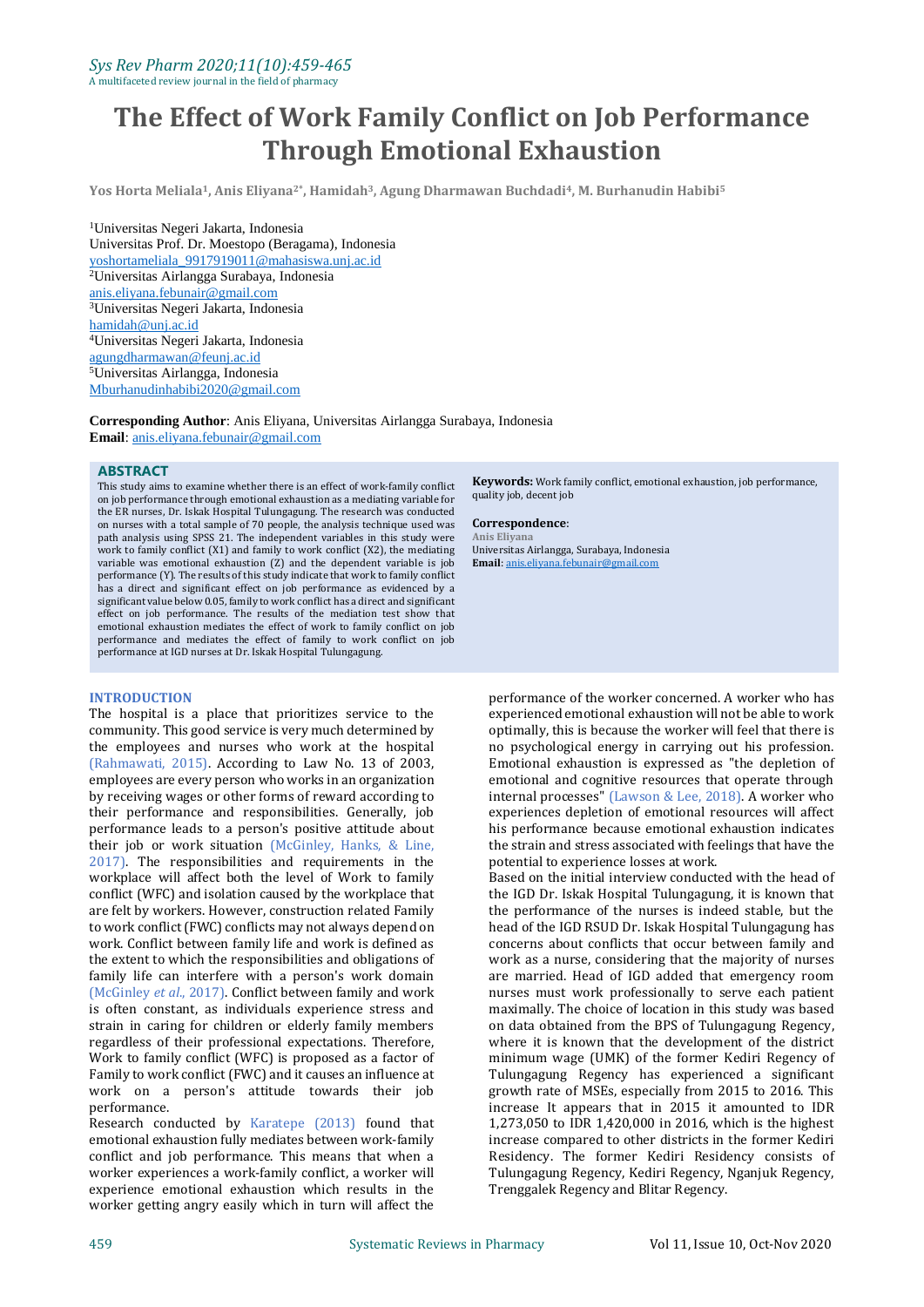# **LITERATURE REVIEW**

#### **Work to Family Conflict (WFC)**

Work to family conflict (WFC) refers to a form of interrole conflict in which general demands regarding time are devoted to pressure created by work related to the implementation of family-related responsibilities (Karatepe & Karadas, 2016). Factors that influence the WFC are pressure in the work environment, long and irregular working hours, excessive workloads and conflicts in the work environment. WFC occurs because the roles collide with their role as an employee where in this study is a nurse, namely work interference that affects the family, causing conflict (Karatepe & Karadas, 2016). A nurse who has conflict in her work environment will have an impact on family life, this is because her responsibility and role as a nurse will create conflict to the family environment because the nurse in question brings work problems to the family environment.

Work to family conflict (WFC) is when a person spends more hours at work, it can be positively correlated with family conflict with an employee when at home which can result in higher levels of disturbance which can affect family circumstances and psychological satisfaction. lower (Soomro, Breitenecker, & Shah, 2018). So that conditions that disrupt the employee's family life can occur when an employee brings work assignments home and will result in negative behavior, while an employee who brings work assignments home less will have a positive effect on employee behavior at home and at work. Soomro *et al*., (2018) stated that the process of spillover effect on work to family is a major predictor of negative or positive implications of WFC (such as bringing work assignments home), as a result of additional time spent by employees to cope with workload, consequently when WFC arise can cause work stress. Therefore, job performance can be affected by stress, which is created by a negative spillover effect on work to family.

H1: Work to Family Conflict (WFC) has a significant effect on Job Performance in the emergency room nurse at Dr. Iskak Hospital Tulungagung

# **Family to Work Conflict (FWC)**

Family to work conflict (FWC) refers to a form of interrole conflict in which the general demands of time devoted to, and the pressure created by the family, interfere with the implementation of work-related responsibilities (Mansour & Tremblay, 2016). Family to work conflict (FWC) with a nurse is caused by pressure as parents, pressure from marriage and attention from a partner. A nurse who already has a family and has children will clash with her role as a parent so that it will affect her performance in the world of work. A nurse who already has a family and has children will clash with her role as a parent so that it will affect her performance in the world of work. A nurse who has a role as a parent will have its own burden or pressure in carrying out its obligations as a nurse, when at the same time it has to fulfill its obligations as a parent or an important figure in the family and this obligation as a nurse will affect performance in the workplace.

According to Soomro *et al*., (2018), family to work conflicts have negative results for emotional health, physical wellbeing, and life satisfaction. Thus, FWC can result in a decrease in employee productivity and performance. For example, an employee's family problems that affect the world of work and can cause the employee to waste time at work and reduce concentration on work. Psychological disorders can also affect the mood and energy levels of workers at home (Soomro *et al*., 2018). So that it can lead to conflicts that can affect job performance in the workplace.

H2: Family to Work Conflict (FWC) has a significant effect on Job Performance in the emergency room nurse at Dr. Iskak Hospital Tulungagung

#### **Emotional Exhaustion**

Emotional exhaustion can be described as a consequence of intense physical, affective, and cognitive stress and is not only important for the employees themselves, but also for the organization (Kloutsiniotis & Mihail, 2019). According to Xie, Ma, Zhou, & Tang, (2018) it has been found that emotional exhaustion is harmful to individual physical and mental health, as well as their job performance. It can be seen that emotional exhaustion can also occur due to an unbalanced relationship between work and self which then creates emotional tension and leads to the drainage of emotional sources. This shows that emotional exhaustion is very important to pay attention to because it is closely related to employee attitudes and behavior, when an employee has a high level of emotional exhaustion, it will also cause negative attitudes and behavior for an employee.

According to Zhou, Li, & Gao, (2020) emotional exhaustion is a stressful condition that is felt at work and when depersonalization or low personal achievement occurs due to emotional exhaustion, employees will prefer to seek encouragement, confirmation and direct assistance outside the place. work, or avoiding a conflict that could lead to a decline in job performance. According to Wang, Lee, & Wu, (2017) that there are many factors that affect WFC and FWC, such as job dissatisfaction, reduced organizational commitment, and emotional exhaustion. It is very easy for the WFC to thrive when an employee faces the responsibilities and demands of work, family and has limited resources to meet those demands. That is, when time pressure is high, employees reduce their willingness to participate in showing job performance. Because Wang *et al*., (2017) show that in relation to WFC, work and family influence job performance. So that when there is pressure from the conflict it will last a long time and can cause emotional exhaustion, it will affect job performance and organizational profits if the organization does not take steps to resolve the conflict, including the WFC and FWC.

Emotional exhaustion has a relationship with job performance and work-family conflict, this is shown by Karatepe (2013) who found that emotional exhaustion fully mediates between work family conflicts and job performance. This shows that to have an effect on job performance, work family conflicts must first go through emotional exhaustion as mediation.

H3: Emotional Exhaustion mediates the relationship between Work to Family Conflict (WFC) and Job Performance in emergency room nurses of Dr. Iskak Hospital Tulungagung

H4: Emotional Exhaustion mediates the relationship between Family to Work Conflict (FWC) and Job Performance in emergency room nurses Dr. Iskak Hospital Tulungagung

#### **Job Performance**

Job performance is the level at which an individual succeeds in completing task-related behavior and is an indicator of how well he is performing in the job domain he has (Carlson, Kacmar, Thompson, & Andrews, 2019). Motowido and Van Scorter in Roboth (2015) say that performance is the result of work which refers to the results obtained from substantive tasks that differentiate a person's work from other jobs and include more technical aspects of performance.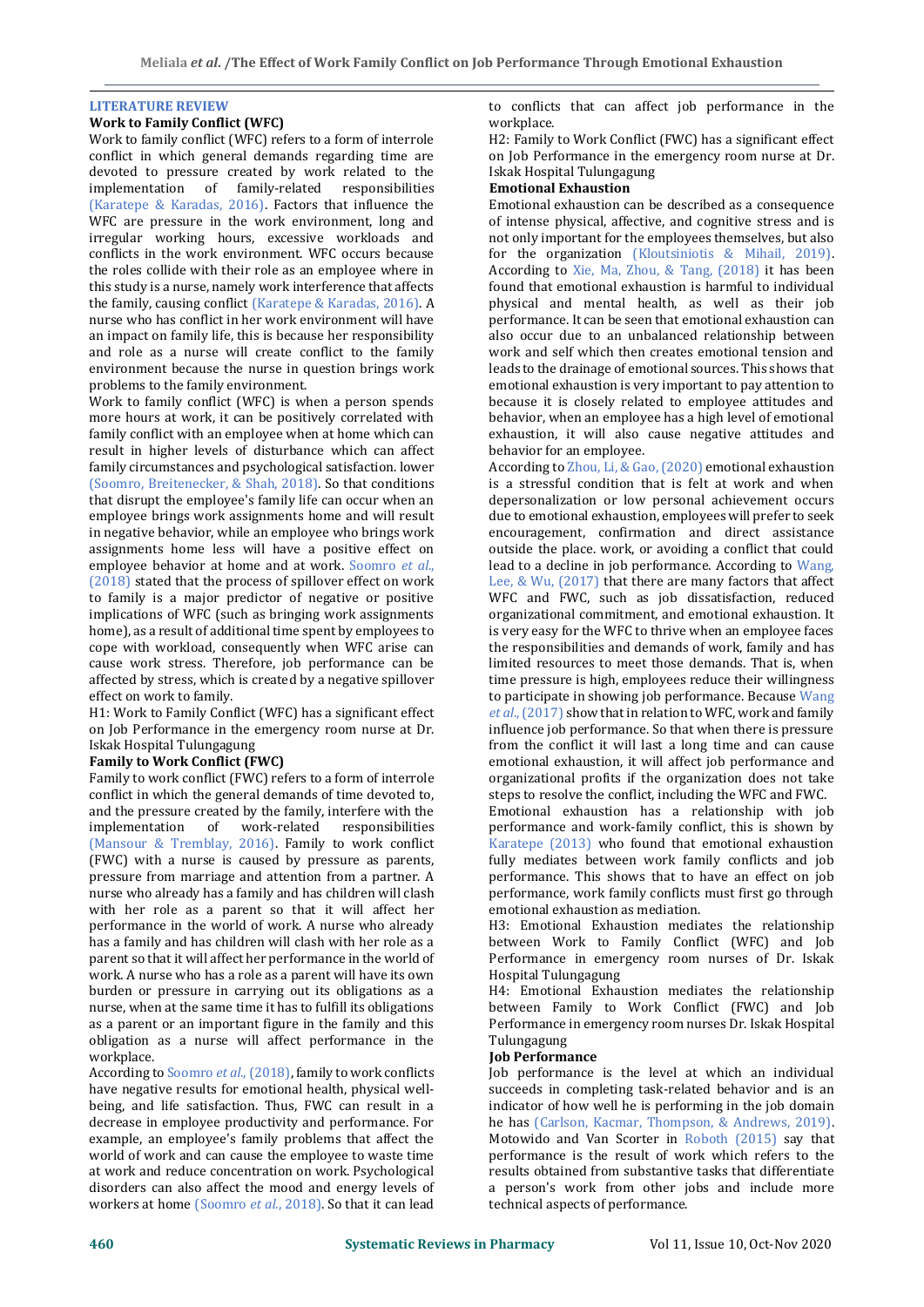Based on the description of the definition above, it is clear that job performance is the result of work achieved by a person based on the quantity and quality of all job requirements attached to the job being performed, whether the work done is in accordance with what has been determined or not. If a worker is able to achieve or exceed what has been determined, then the worker can be

said to have performed well which is determined by the quantity and quality of work.

#### **Conceptual Framework**

Based on the theoretical and hypothetical basis, the analysis model is as follows:



#### **METHODS**

Based on the formulation of the problem that has been stated in the previous chapter, this research uses a quantitative approach, where the quantitative approach focuses more on proving the hypothesis empirically.

#### **OPERATIONAL DEFINITION**

This study has four hypothesis testing, namely Work to Family Conflict (WFC) has a significant effect on Job Performance in the emergency room nurses of Dr. Iskak Hospital Tulungagung, the second hypothesis, namely Family to Work Conflict (FWC) has a significant effect on Job Performance in the emergency unit nurses, the third hypothesis, namely Emotional Exhaustion, mediates the relationship between Work to Family Conflict (WFC) and Job Performance in the emergency unit nurses and the fourth hypothesis, namely Emotional Exhaustion, mediates the relationship between Family to Work Conflict (FWC) and Job Performance in the emergency unit nurses. Work to Family Conflict (WFC), Family to Work Conflict (FWC) and Emotional Exhaustion adopt measurement items from Karatepe (2013), using a Likert

scale namely strongly disagree (Scale 1) to strongly agree (scale 5). The job performance variable in this study adopted question items using a Likert scale, namely strongly disagree (scale 1) to strongly agree (scale 5) filled in by the respondent's boss.

Primary data of this study are data from questionnaires that have been filled in by emergency room nurses at Dr. Iskak Hospital Tulungagung hospital and their superiors, while secondary data is obtained from research journals, data from the BPS website of Tulungagung Regency, and data on the number of IGD nurses at Dr.Iskak hospital. Tulungagung.

The data collection process carried out in this study was to provide a set of written questions or questionnaires to the emergency room nurses at Dr. Iskak Hospital Tulungagung as the respondent. The population used in this study were all emergency room nurses at Dr. Iskak Hospital Tulungagung district with a population of 70. Based on this population, the sampling technique in this study used the census method. This is because the population is limited and can be reached by researchers.

| Table 1            |                   |              |              |        |  |  |  |
|--------------------|-------------------|--------------|--------------|--------|--|--|--|
| $N=70$             |                   | Frequency    | Percentage   | Total% |  |  |  |
| Gender             | Male              | 22           | 31.4         | 31.4   |  |  |  |
|                    | Female            | 48           | 68.6         | 100    |  |  |  |
| Age                | < 25 years old    | 13           | 18.6         | 18.6   |  |  |  |
|                    | 25-35 years old   | 34           | 48.6         | 67.2   |  |  |  |
|                    | > 35-45 years old | 18           | 25.7         | 92.9   |  |  |  |
|                    | > 45 years old    | 5            | 7.1          | 100    |  |  |  |
| Last education     | SPK/SPR           | 24           | 34.3         | 34.3   |  |  |  |
|                    | AKPER             | 34           | 48.6         | 82.9   |  |  |  |
|                    | S1/D4             | 12           | 17.1         | 100    |  |  |  |
| Year of working    | < 2 years         | 6            | 8.6          | 8.6    |  |  |  |
|                    | 2-4 years         | 5            | 7.1          | 15.7   |  |  |  |
|                    | $>$ 4-7 years     | 40           | 57.1         | 72.8   |  |  |  |
|                    | > 7 years         | 19           | 27.1         | 100    |  |  |  |
| Marriage status    | Single            | 18           | 25.7         | 25.7   |  |  |  |
|                    | Married           | 50           | 71.4         | 97.1   |  |  |  |
|                    | Divorced          | 2            | 2.9          | 100    |  |  |  |
| Number of children | $\boldsymbol{0}$  | 20           | 28.6         | 28.6   |  |  |  |
|                    | $\mathbf{1}$      | 26           | 37.1         | 65.7   |  |  |  |
|                    | 2                 | 21           | 30           | 95.7   |  |  |  |
|                    | 3                 | 3            | 4.3          | 100    |  |  |  |
|                    | > 3               | $\mathbf{0}$ | $\mathbf{0}$ | 100    |  |  |  |

Note: Four (4) demographic variables were coded in the data as Gender, Age, Education, and Type of Business.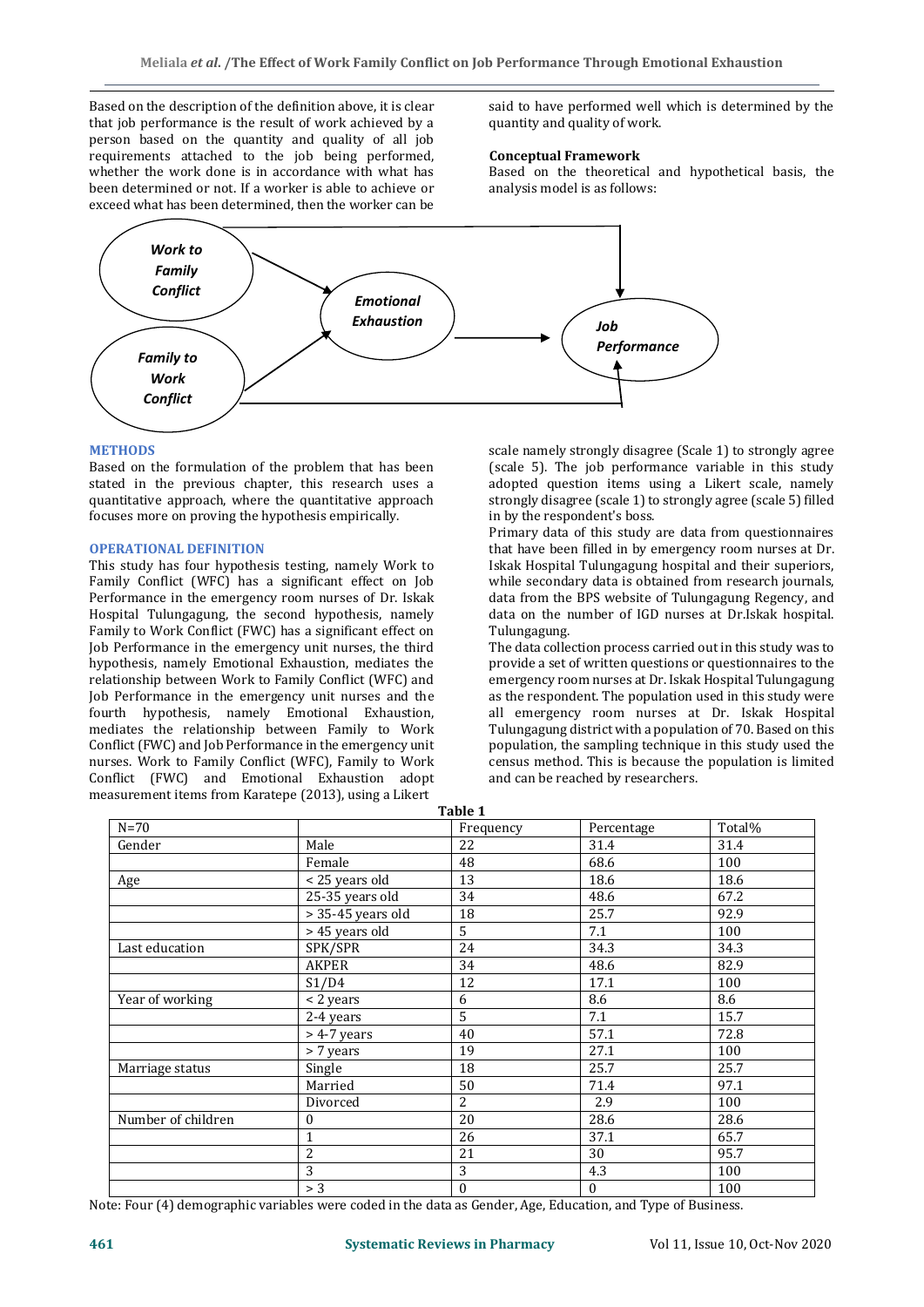### **ANALYSIS TECHNIQUE Validity and Reliability Test**

|                      |                 |                       |       | Table 2 |       |       |            |       |       |
|----------------------|-----------------|-----------------------|-------|---------|-------|-------|------------|-------|-------|
| Variables            | Code            | <b>Factor Loading</b> |       |         |       | ά     | $\gamma_s$ | CR    | (AVE) |
| Work<br>Family<br>to | WFC1            | 0.793                 |       |         |       | 0.861 | 0.868      | 0.900 | 0.644 |
| Conflict             | WFC2            | 0.868                 |       |         |       |       |            |       |       |
|                      | WFC3            | 0.763                 |       |         |       |       |            |       |       |
|                      | WFC4            | 0.815                 |       |         |       |       |            |       |       |
|                      | WFC5            | 0.769                 |       |         |       |       |            |       |       |
| Family<br>Work<br>to | FWC1            |                       | 0.817 |         |       | 0.744 | 0.769      | 0.830 | 0.500 |
| Conflict             | FWC2            |                       | 0.532 |         |       |       |            |       |       |
|                      | FWC3            |                       | 0.683 |         |       |       |            |       |       |
|                      | FWC4            |                       | 0.760 |         |       |       |            |       |       |
|                      | FWC5            |                       | 0.710 |         |       |       |            |       |       |
| Emotional            | EE1             |                       |       | 0.817   |       | 0.878 | 0.885      | 0.911 | 0.673 |
| Exhaustion           | EE <sub>2</sub> |                       |       | 0.890   |       |       |            |       |       |
|                      | EE3             |                       |       | 0.791   |       |       |            |       |       |
|                      | EE4             |                       |       | 0.806   |       |       |            |       |       |
|                      | EE5             |                       |       | 0.791   |       |       |            |       |       |
| Job Performance      | JP1             |                       |       |         | 0.884 | 0.907 | 0.913      | 0.932 | 0.733 |
|                      | JP <sub>2</sub> |                       |       |         | 0.844 |       |            |       |       |
|                      | IP3             |                       |       |         | 0.878 |       |            |       |       |
|                      | JP4             |                       |       |         | 0.927 |       |            |       |       |
|                      | JP5             |                       |       |         | 0.737 |       |            |       |       |

Note: WFC (Work to Family Conflict), FWC (Family to Work Conflict), EE (Emotional Exhaustion), and JP (Job Performance). **Test R-Square, F-Square, and Q-Square**

# *Result of R-Square Value*

**Tabel 3**

Note: It is known that Emotional Exhaustion and Job Performance have an R-Square value of> 0.5 which means they are strong

| Variabel                     | Original Sample - R-Square |
|------------------------------|----------------------------|
| <b>Emotional Exhaustion</b>  | 0.541                      |
| $\int$ ob $P$<br>Pertormance | 0.826                      |

models.

#### **Result of F-Square Value**

**Table 4**

Note: It is known that if the Work to Family Conflict and Family to Work Conflict variables are removed, then the effect on the

| <b>Variabel</b> <i>Emotional</i> <b>Exhaustion</b> | <b>R-Square</b> | <b>F-Square</b> |
|----------------------------------------------------|-----------------|-----------------|
| <b>Included</b>                                    | 0.541           | 0.000           |
| Exclude Work to Family Conflict                    | 0.418           | 0.267           |
| Exclude<br>Family to Work Conflict                 | 0.463           | 0.170           |

Emotional Exhaustion variable is> 0.15 or has a moderate effect.

#### **Tabel 5**

| <b>Variabel Job Performance</b>        | <b>R-Square</b> | <b>F-Square</b> |
|----------------------------------------|-----------------|-----------------|
| <b>Included</b>                        | 0.826           | 0.000           |
| Exclude Work to Family Conflict        | 0.796           | 0.170           |
| <b>Exclude Family to Work Conflict</b> | 0.665           | 0.927           |
| Exclude Emotional Exhaustion           | 0.811           | 0.084           |

Note: It is known that if the Work to Family Conflict variable is removed, the effect on the Job Performance variable is 0.170> 0.15 or it also has a moderate effect. If the Family to Work Conflict variable is removed, then the effect on the Job Performance variable is 0.927> 0.35 or it also has a big influence. Meanwhile, if the Emotional Exhaustion variable is removed, the effect on the Job Performance variable is 0.084 <0.02 or has a small effect.

#### **Tabel 6**

| Variabel                                          | <b>SSO</b> | <b>SSE</b> | <b>-SSE/SSO)</b><br>$2\mathsf{f} = 1$ |
|---------------------------------------------------|------------|------------|---------------------------------------|
| $\sqrt{ }$<br>$\sim$<br>Emotional<br>! Exhaustion | 350.000    | 226.794    | 0.252<br>U.352                        |
| Iob<br>$\overline{\phantom{a}}$<br>Pertormance    | 350.000    | 145.507    | 0.584                                 |

Note: It is known that the entrepreneurial motivation and achievement variables have a Q-Square value of 0.352 and 0.584 which indicates that the Q-Square value is> 0. So, it shows that the dependent variable has predictive relevance.

Hasil Nilai Q-Square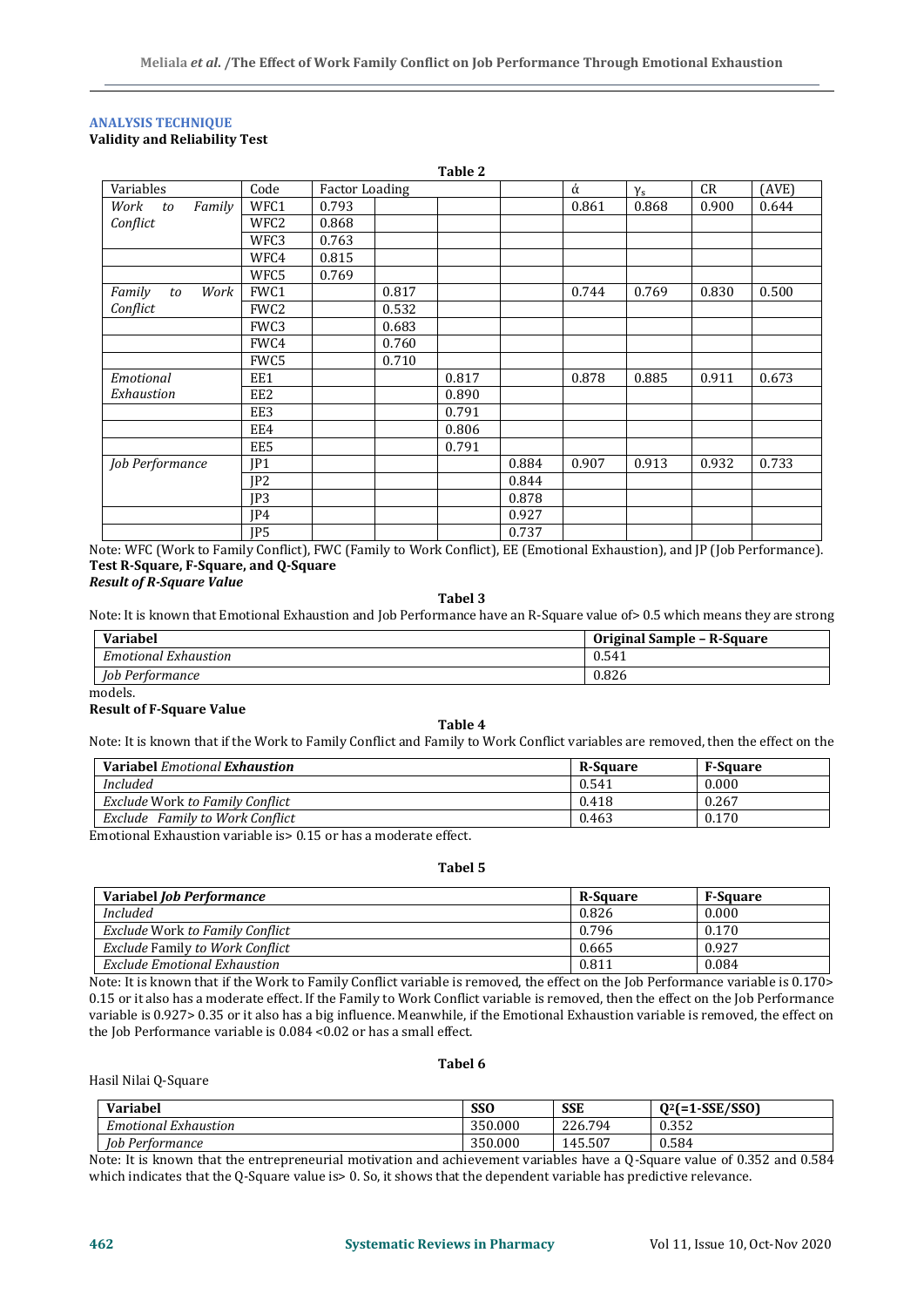# **RESULTS AND DISCUSSION**

# **Hypothesis testing**

Testing was carried out through the bootstrapping stage of PLS-SEM. To find out the results, it can be seen through the original sample value, T-statistic and P-value.

*Path Coefficients*

|                                                      |       |       | Original Sample (O) Sample Mean (M) Standard Deviation (STDEV) T Statistics (IO/STDEV) P Values |       |       |
|------------------------------------------------------|-------|-------|-------------------------------------------------------------------------------------------------|-------|-------|
| <b>Emotional Exhaustion -&gt; Job Performance</b>    | 0.593 | 0.593 | 0.066                                                                                           | 8.951 | 0.000 |
| Family to Work Conflict -> Emotional Exhaustion      | 0.361 | 0.370 | 0.113                                                                                           | 3.202 | 0.001 |
| <b>Family to Work Conflict -&gt; Job Performance</b> | 0.168 | 0.169 | 0.077                                                                                           | 2.198 | 0.028 |
| Work to Family Conflict -> Emotional Exhaustion      | 0.452 | 0.447 | 0.113                                                                                           | 4.015 | 0.000 |
| Work to Family Conflict -> Job Performance           | 0.250 | 0.250 | 0.074                                                                                           | 3.382 | 0.001 |

Source: Data processed (2020)

| Specific Indirect Effects                                                      |       |       |                                                                                                 |       |       |  |  |  |
|--------------------------------------------------------------------------------|-------|-------|-------------------------------------------------------------------------------------------------|-------|-------|--|--|--|
|                                                                                |       |       | Original Sample (O) Sample Mean (M) Standard Deviation (STDEV) T Statistics (IO/STDEV) P Values |       |       |  |  |  |
| <b>Family to Work Conflict &gt; Emotional Exhaustion</b><br>-> Job Performance | 0.214 | 0.220 | 0.072                                                                                           | 2.950 | 0.003 |  |  |  |
| Work to Family Conflict -> Emotional Exhaustion<br>-> Job Performance          | 0.268 | 0.264 | 0.069                                                                                           | 3.861 | 0.000 |  |  |  |

Source: Data processed (2020)

#### **DISCUSSION**

#### **Work to Family Conflict (WFC) on Job Performance**

Based on hypothesis testing using partial least square (PLS), it was found that there was a positive and significant effect of work to family conflict (WFC) on job performance. So that hypothesis 1 is accepted. This shows that in this study the emergency room nurse has high conflict from work to family, he still has high performance.

This positive relationship was influenced by the difficulty of finding work, although it was explained that the conflict between work and family was high, but it was still better than those who did not work. Interview with one of the chiefs of the emergency stated that many applications have been submitted to become nurses at this hospital, this shows that even though the nurses have a high work to family conflict they must still work professionally. The research is different from the research conducted by Roboth in 2015 which found that work family conflict has a negative and insignificant effect on performance.

# **Family to Work Conflict (FWC) on Job Performance**

Based on hypothesis testing using partial least square (PLS), it was found that there was a positive and significant effect of family to work conflict (FWC) on job performance. So that hypothesis 2 is accepted. This shows that in this study the emergency room nurse has high conflicts from family to work, he still has high performance.

The results of this study indicate a positive influence between family to work conflict (FWC) on job performance, when the family to work conflict (FWC) of nurses increases, job performance will also increase. Facts in the field show that this positive influence is caused by the demand to work professionally as a nurse in accordance with existing hospital regulations. Even though conflict is high, hospital nurses are able to manage conflict into better performance. This is in accordance with the opinion expressed by Robbins and Judge which states that basically the level of conflict has a positive and negative effect on performance, at the optimal level of conflict, the resulting performance is maximum but after reaching the optimal point it will reduce performance if the conflict increases. This research is certainly different from the research conducted by J8 which states that family to work conflicts have negative results that can result in decreased productivity and employee performance.

**Work to Family Conflict (WFC) on Job Performance is mediated by Emotional Exhaustion**

Based on hypothesis testing using partial least square (PLS), it was found that there was a positive and significant influence on the emotional exhaustion variable mediating the relationship between work to family conflict (WFC) on job performance. So that hypothesis 3 is accepted. The results of this study are consistent with research conducted by Karatepe in 2013 which found that emotional exhaustion mediates the relationship between work to family conflict (WFC) on job performance on hotel frontlines and managers in Romania. This study agrees with Karatepe that emotional exhaustion mediates the work to family conflict (WFC) variable on job performance, but there are differences in the effect of the mediation. The difference is that this study found that emotional exhaustion mediates partially, this is different from Karatepe, who found that emotional exhaustion mediates fully. **Original Sample (O) Conflict (FWC) Sample (O) CONFLICTED CONFLICTED CONFLICTED CONFLICTED CONFLICTED CONFLICTED CONFLICTED CONFLICTED CONFLICTED CONFLICTED CONFLICTED CONFLICTED CONFLICTED**

Based on the test results in this study, it can be explained that the direct effect of work to family conflict (WFC) of the emergency room nurse on their job performance through emotional exhaustion has decreased, this means that when the emergency room nurse experienced emotional exhaustion, so the direct effect of work to family conflict was reduced because the influence of the emotional exhaustion variable was greater. The test results showed that the emergency room nurse felt tired of the work being done as the highest item chosen by the nurses, this shows that a high sense of guilt can have a higher effect on performance compared to work to family conflict (WFC), this is due to work to family conflict (WFC) ) is more influential when directly on performance without involving emotional exhaustion.

#### **Family to Work Conflict (FWC) on Job Performance is mediated by Emotional Exhaustion**

Based on hypothesis testing using partial least square (PLS), it was found that there was a positive and significant influence on the emotional exhaustion variable mediating the relationship between family to work conflict (FWC) on job performance. So that hypothesis 4 is accepted. This is evidenced by the indirect effect testing which shows that the mediation criteria have been met, where the influence of the variable family to work conflict (FWC) on job performance is significant, the effect of emotional exhaustion on job performance is significant, family to work conflict (FWC) on job performance is significant. and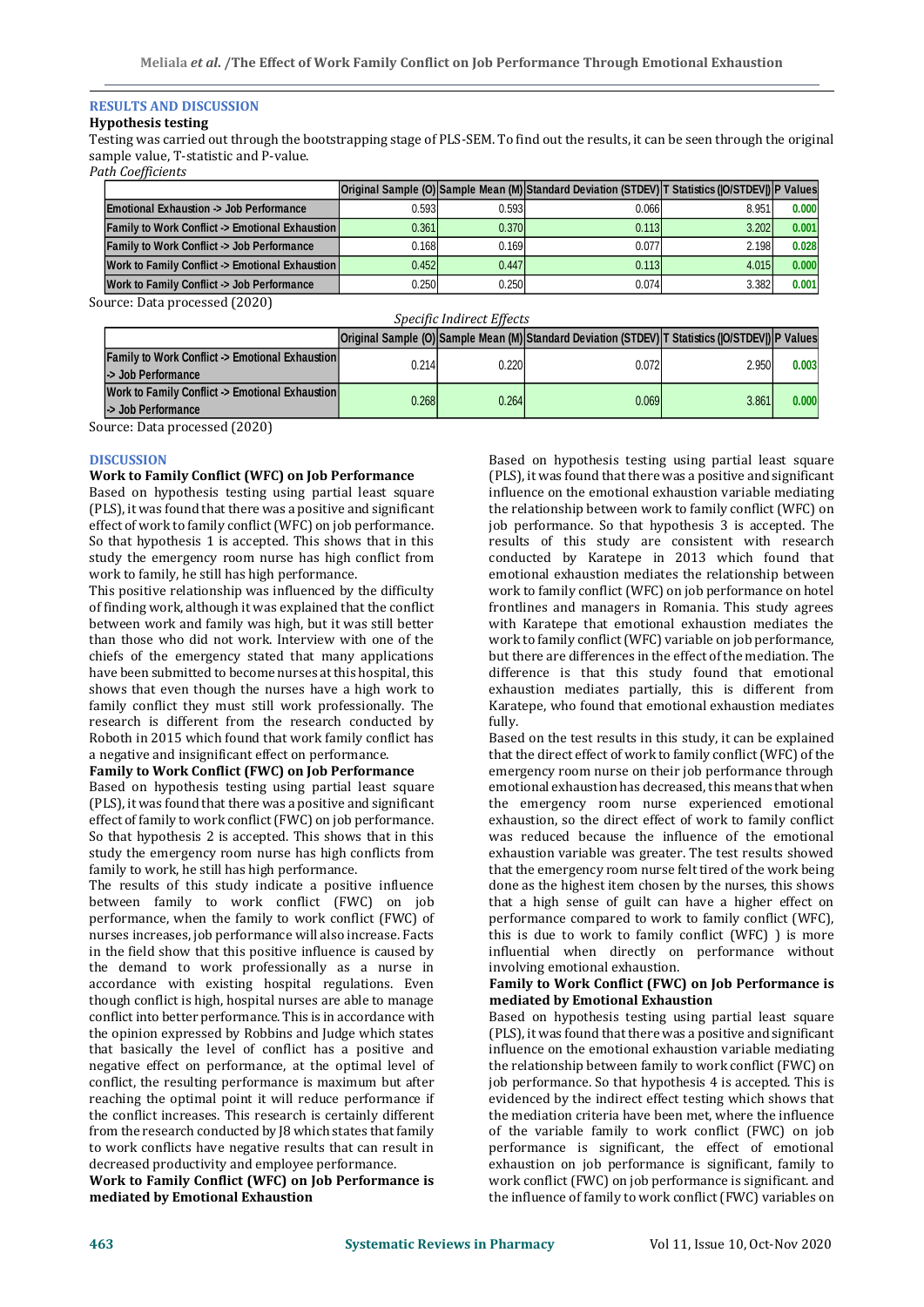job performance through emotional exhaustion is also significant. The results of this study are consistent with research conducted by Karatepe in 2013 which found that emotional exhaustion mediates the relationship between family to work conflict (FWC) on job performance at hotel frontlines and managers in Romania.

Based on the test results in this study, it can be explained that the direct effect of family to work conflict (FWC) of the emergency room nurse on their job performance through emotional exhaustion has decreased, this means that when the emergency room nurse experienced emotional exhaustion, so the direct effect of family to work conflict (FWC) was reduced because the influence of the emotional exhaustion variable was greater. The test results showed that the emergency room nurse of Dr. Iskak Hospital Tulungagung felt tired of the work done as the highest item chosen by the nurses, this can also be indicated based on the average demands of the emergency room nurse family affects work activities and shows high yields. According to Wang *et al*., (2017) work and family influence each other and then affect job performance. In addition, because the pressure from the conflict will last a long time, then will affect job performance and organizational profits, the emergency room nurse at Dr. Iskak Hospital Tulungagung is required to take steps to resolve the conflict immediately so as not to experience a decline in job performance.

# **CONCLUSION**

Based on the results of data analysis and discussion, the conclusion in this study is that Work to Family Conflict (WFC) has a significant effect on Job Performance in emergency room nurses at Dr. Iskak Hospital Tulungagung, Family to Work Conflict (FWC) has a significant effect on Job Performance in the emergency room nurses of Dr. Iskak Hospital Tulungagung, Emotional Exhaustion mediates the relationship between Work to Family Conflict (WFC) and Job Performance in emergency room nurses at Dr. Iskak Hospital Tulungagung, and Emotional Exhaustion mediated the relationship between Family to Work Conflict (FWC) and Job Performance in emergency room nurses at Dr. Iskak Hospital Tulungagung. Therefore, according to Chummar, Singh, & Ezzedeen, (2019) it is necessary to have a positive mood and good skill acquisition in order to expand resources and overcome the available emotional exhaustion to do a good job and then to produce high job performance.

# **REFERENCE**

- **1.** BPS Kabupaten Tulungagung. 2016. (https://tulungagungkab.bps.go.id/linkTabelStatis/v iew/id/800, diakses 22 Oktober 2016)
- 2. Carlson, D. S., Kacmar, K. M., Thompson, M. J., & Andrews, M. C. (2019). Looking good and doing good: family to work spillover through impression management. *Journal of Managerial Psychology*, *34*(1), 31–45. https://doi.org/10.1108/JMP-04- 2018-0162
- 3. Chummar, S., Singh, P., & Ezzedeen, S. R. (2019). Exploring the differential impact of work passion on life satisfaction and job performance via the work– family interface. *Personnel Review*, *48*(5), 1100–1119. https://doi.org/10.1108/PR-02-2017-0033
- 4. Karatepe, O.M. (2013). The effects of work overload

and work-family conflict on job embeddedness and job performance: The mediation of emotional exhaustion. *International Journal of Contemporary Hospitality Management*, Vol. 25 (4), hal.614-634.

- 5. Karatepe, O. M., & Karadas, G. (2016). Service employees' fit, work-family conflict, and work engagement. *Journal of Services Marketing*, *30*(5), 554–566. https://doi.org/10.1108/JSM-02-2015- 0066
- 6. Kloutsiniotis, P. V., & Mihail, D. M. (2019). Is it worth it? Linking perceived high-performance work systems and emotional exhaustion: The mediating role of job demands and job resources. *European Management Journal*, (xxxx). https://doi.org/10.1016/j.emj.2019.12.012
- Lawson, K. M., & Lee, S. (2018). Better previous night sleep is associated with less next day work-to-family conflict mediated by higher work performance among female nursing home workers. *Sleep Health*, *4*(5), 485–491.
- https://doi.org/10.1016/j.sleh.2018.07.005 8. Mansour, S., & Tremblay, D. G. (2016). Workload, generic and work–family specific social supports and job stress: Mediating role of work–family and family– work conflict. *International Journal of Contemporary Hospitality Management*, *28*(8), 1778–1804. https://doi.org/10.1108/IJCHM-11-2014-0607
- 9. McGinley, S. P., Hanks, L., & Line, N. D. (2017). Constraints to attracting new hotel workers: A study on industrial recruitment. *International Journal of Hospitality Management*, *60*, 114–122. https://doi.org/10.1016/j.ijhm.2016.10.010
- 10. Roboth, Jane Y. (2015). Analisis Work-family conflict, stress kerja dan kinerja wanita berperan ganda pada yayasan Copmassion East Indonesia.*Jurnal Riset Bisnis dan Manajemen,* Vol. 3 (1), hal.33-46.
- 11. Soomro, A. A., Breitenecker, R. J., & Shah, S. A. M. (2018). Relation of work-life balance, work-family conflict, and family-work conflict with the employee performance-moderating role of job satisfaction. *South Asian Journal of Business Studies*, *7*(1), 129–146. https://doi.org/10.1108/SAJBS-02-2017-0018
- 12. Wang, I. A., Lee, B. W., & Wu, S. T. (2017). The relationships among work-family conflict, turnover intention and organizational citizenship behavior in the hospitality industry of Taiwan. *International Journal of Manpower*, *38*(8), 1130–1142. https://doi.org/10.1108/IJM-04-2015-0056
- 13. Xie, J., Ma, H., Zhou, Z. E., & Tang, H. (2018). Workrelated use of information and communication technologies after hours (W\_ICTs) and emotional exhaustion: A mediated moderation model. In *Computers in Human Behavior* (Vol. 79). https://doi.org/10.1016/j.chb.2017.10.023
- 14. Zhou, S., Li, X., & Gao, B. (2020). Family/friends support, work-family conflict, organizational commitment, and turnover intention in young preschool teachers in China: A serial mediation model. *Children and Youth Services Review*, *113*(January), 104997. https://doi.org/10.1016/j.childyouth.2020.104997